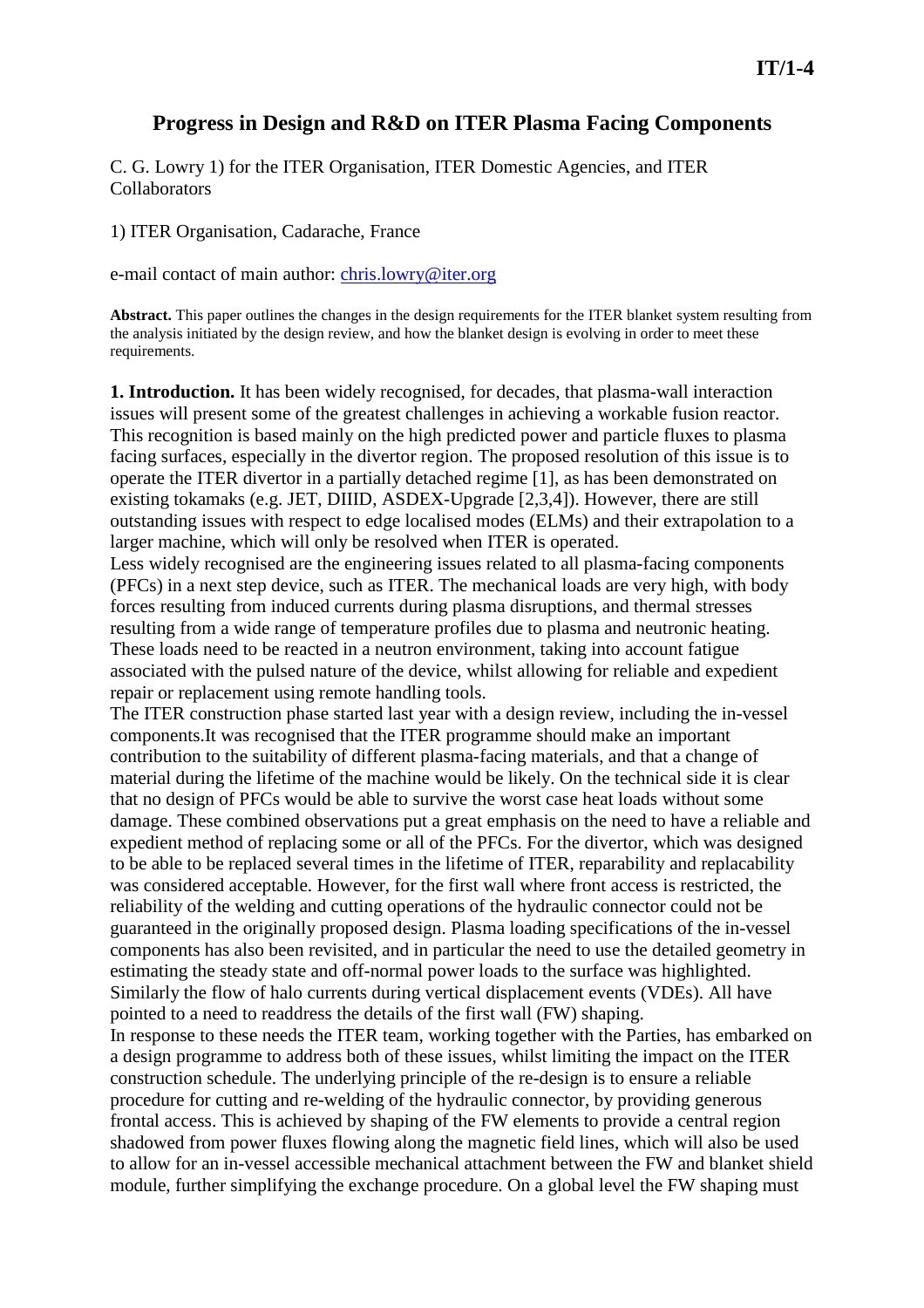ensure that no edges are exposed to the parallel heat flux, also accounting for the variable toroidal field ripple, and the penetrations in the port plugs. On the low field side this is achieved by slightly advancing those FW panels between the ports. In this way it has been possible to produce a FW design with sufficient power handling capability to render the startup limiters redundant.

### **2. The Requirements.**

The specifications of the expected power and particle fluxes to the ITER in-vessel components have been revisited over the past year. In addition to incorporating the latest predictions resulting from ongoing experimental scalings and developing understanding of the processes, the loads have been expressed as much as possible in design independent terms, namely as parallel fluxes. In this way the implications of changes in the wall geometry, for instance to shadow edges, can be directly assessed [5,6].

Important developments for the wall loads have been the observations in several tokamaks of significant power fluxes deep into the scrape-off layer (SOL) both between and during the ELMs. The power fluxes are predicted to be  $3.5 \text{ MWm}^{-2}$  along the field between the ELMs and 5 MWm-2 time averaged power flux during the ELMs at the outside midplane. The fluxes can reach 8.5 MWm<sup>-2</sup> and 25 MWm<sup>-2</sup> respectively in the vicinity of the upper X-point. Even these 'normal operation' loads would lead to melting on any exposed edges of first wall panels, which due to their steady state nature could be more damaging than 'off normal' loads.

The energy pulse from each ELM has been the subject of many investigations over the last decade [7]. Apart from the role of the initial surface temperature the effect of the ELM's is little influenced by the cooling capacity of the high heat flux components. It therefore follows that the divertor will present the operational limit for ELM's, the first wall being deeper into the SOL. Even so, based on present scalings, it is unlikely that the first wall would be able to withstand the largest ELM's without some damage.

The most severe thermal loading will be during 'off normal' events such as VDEs, major disruptions, and positional excursions. The power density along the field at the separatrix of a full power H-mode plasma is about  $800 \,\mathrm{MWm}^2$ . The power to the FW will depend upon the proximity, but simulations show that under some conditions the separatrix will touch the FW for a limited duration, which will certainly lead to some melting.

Plasma start-up and ramp-down, also have a large effect on the design of the FW. The heat loads at the higher currents of the limiter phase necessitate the use of special port limiters. In response to this, and for advanced scenario operation, an early X-point formation start-up and ramp-down has been developed, which reduces the maximum power density along the field to 170 MWm-2. It may also be possible to exploit the FW for plasma start-up. For a large number of poloidal limiters >9 the maximum power density along the last closed flux surface is reduced to 56 MWm<sup>-2</sup>.

In addition to the thermal loads the disruption halo current requirements have been reexpressed to give the parallel current density in the plasma, and the field angle at the wall, figure 1. In a similar way to the power, this allows the halo current loads to be manipulated by changes in the first wall surface geometry [8].

A further significant change to the power requirements has resulted from the increase in energy of the heating neutral beam. The resulting increased shine-through can lead to power densities reaching  $4 \text{ MWm}^2$  on some outer wall first wall panels.

Another area where the requirements were re-examined was the remote handling (RH). Two issues are central to the RH strategy. First, as mentioned above, some of the load conditions expected will lead to damage of the FW components, and at some level this will require that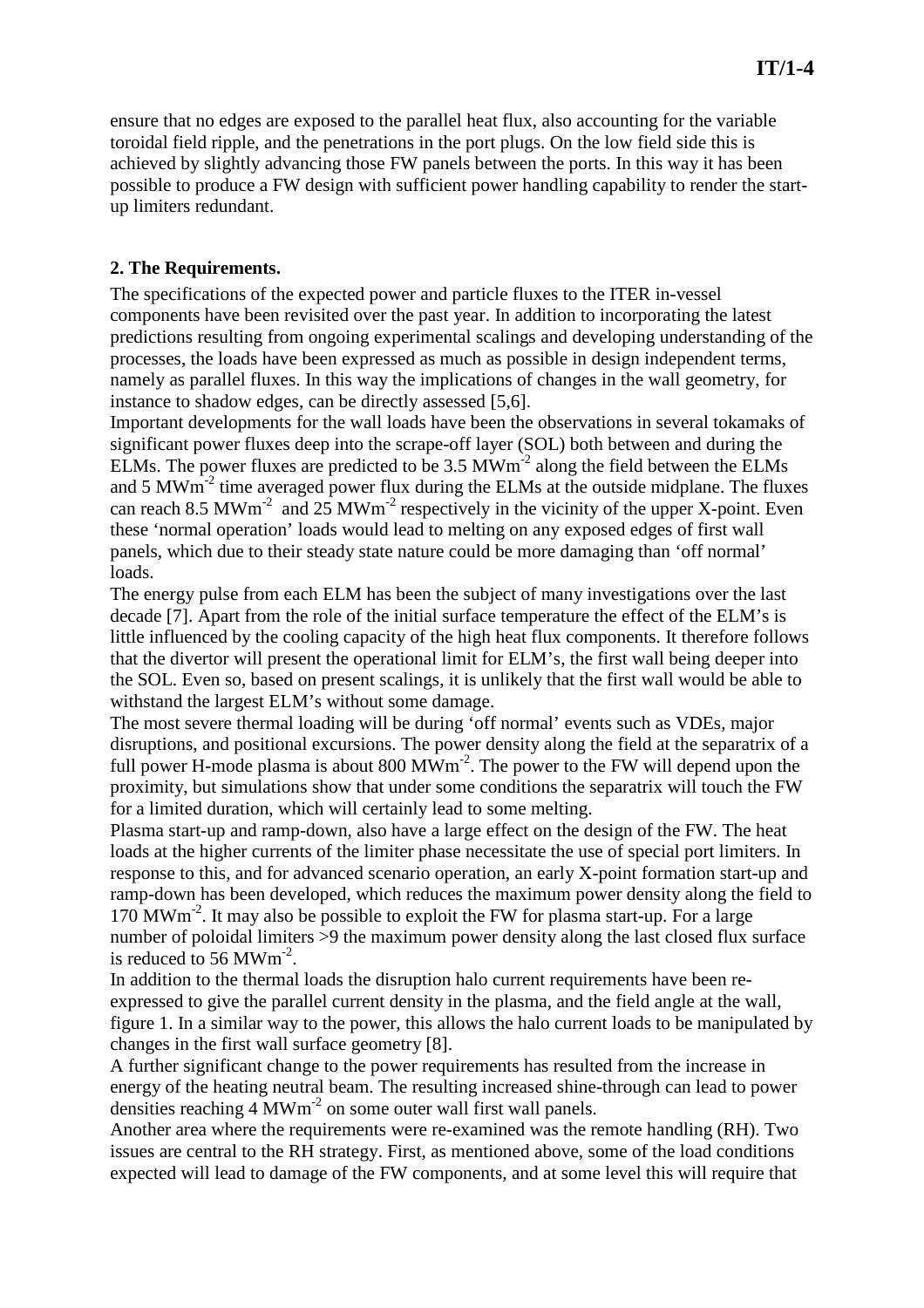some FW elements be replaced. Second, as there still exist many uncertainties regarding the best choice of the combination of materials for the first wall and divertor the RH strategy should allow for a complete change out of the plasma facing materials on a 'reasonable' timescale. Considering the number and size of the components, and the requirement for hydraulic connections the existing requirement of 2 years for a complete change of the first wall material is challenging, whilst being a non-negligible intrusion on the operational plan. Although the RH requirements have remained unchanged a careful examination of the operation for the blanket modules resulted in the conclusion that there remained significant uncertainty on whether R&D would be able to resolve all of the remaining issues prior to installation of the blanket.



*FIG. 1. The local toroidal current density in the halo, and the angle of toroidal penetration of the magnetic field for 3 points on the First Wall panel close to the second X-point for an upward VDE. The current density rises dramatically as the field angle approaches zero.* 

#### **3. The Blanket Design Strategy.**

The primary element of the strategy for design modifications to the blanket is related to the fact that it is a single component in a much larger system. For this reason any changes should have minimal impact on the interfaces with other components. In particular there is a large interface with the vacuum vessel which is one of the first components for which the manufacture must start, and the method of support of the blanket modules must remain unchanged in order to avoid significant delays to the project.

The design strategy adopted to address the concerns with respect to the power handling and remote handling capability of the blanket has two elements, which become interlinked.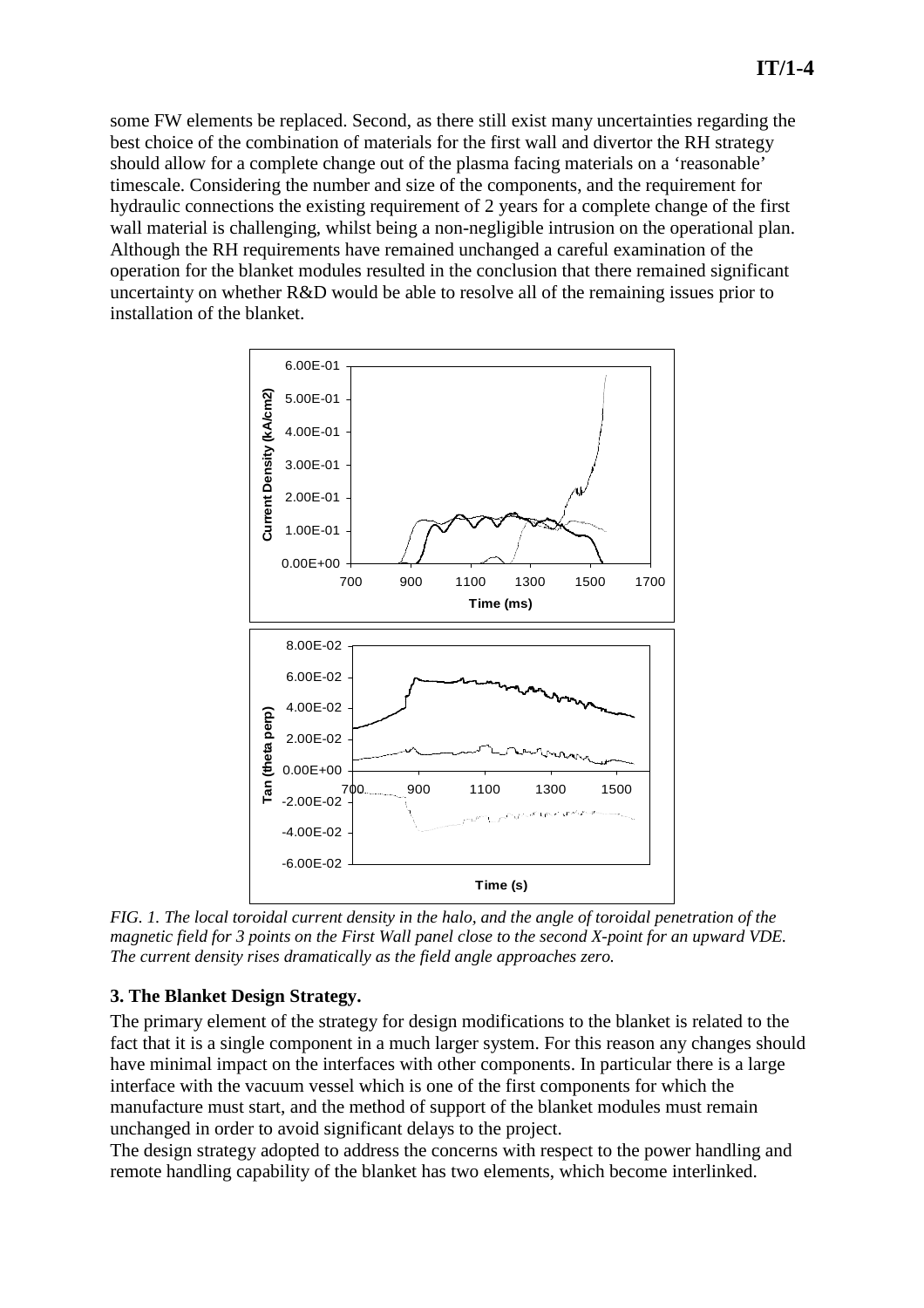For the RH, the major area of uncertainty associated with the original blanket design was in the cutting and rewelding of the hydraulic connector. Access for these operations was through a 30mm diameter hole in the FW panel whilst the tools had to be compatible with cutting and welding tubes of diameters 100mm and 30mm. Laser cutting and welding was proposed with a back-up of a special mechanical cutting tool. Debris produced during the cutting operation, the poor surface finish of the cut surface, and the high alignment requirements for welding were the main concerns. The strategy to simplify this operation is one of improving the access, and using as much as possible conventional and demonstrated techniques, thereby reducing the risk of failure of any required developments. Also given the importance of this operation and the consequences of its failure, a full end to end demonstration is considered a necessity. Increasing the access for this operation has implications on two fronts. First, a larger access hole leads to increased neutron flux with its associated He production limiting the re-weldability of the connector, and second, a large hole in the first wall would have to be shielded from direct plasma contact, reducing the ultimate power handling.



*FIG. 2. View of the low field side first wall surface showing how the panels in line with the port openings are recessed with respect to those between. It also shows the shielded central section of the panels allowing for access to the mechanical and hydraulic connections.* 

For the power handling the major concern is the exposure of edges to the toroidal heat flux. This was a particular concern in the vicinity of the upper X-point, and the in-port structures which have many varying geometries. To shadow the first wall edges, and to provide shadowing for an increased access hole for the hydraulic connector detailed shaping of the first wall front surface is required, and has been well demonstrated on existing tokamaks. For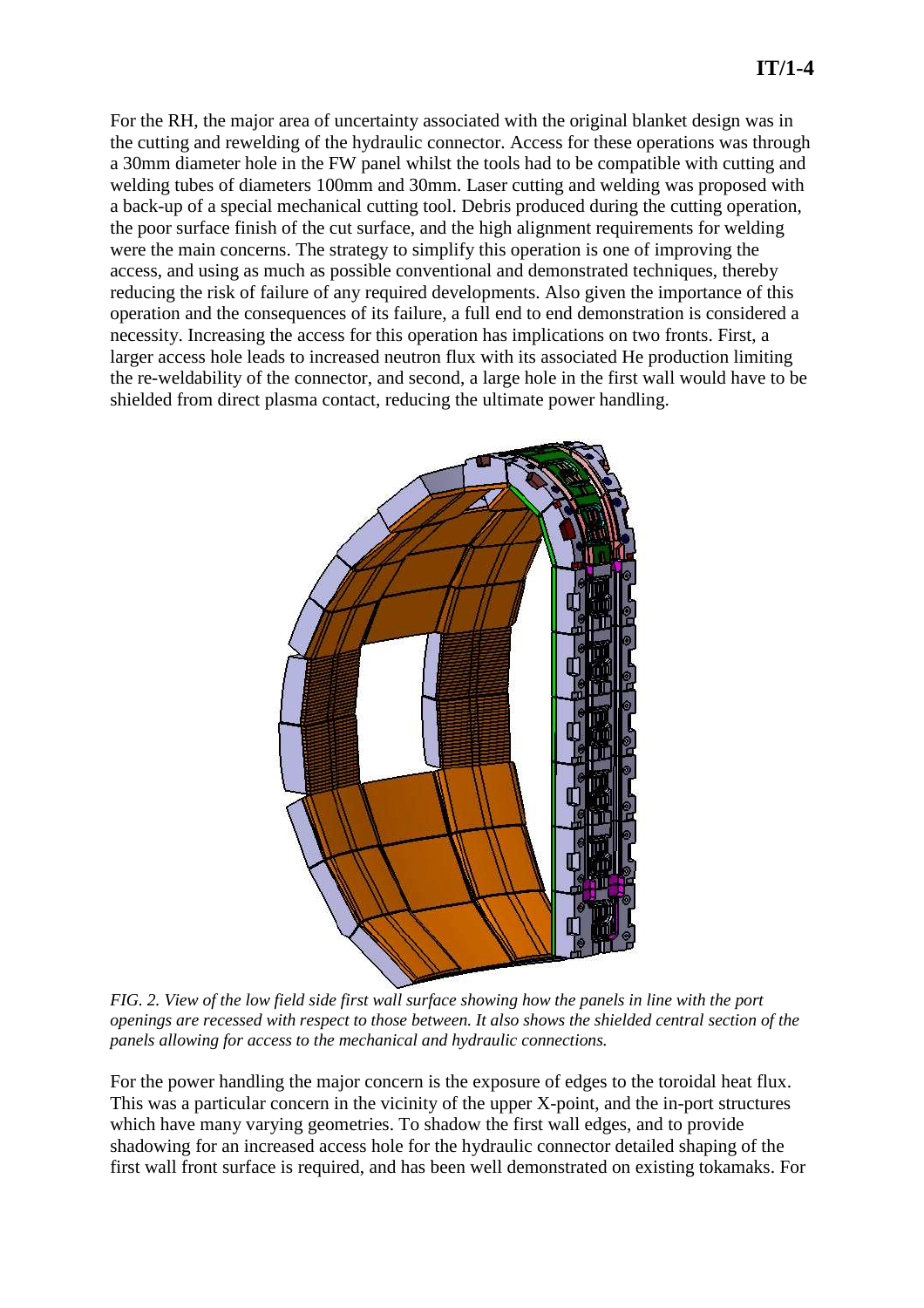the first wall of the port structures of the heating systems, diagnostics and test blanket modules the limited available surface area can add little to the overall power handling capability of the wall, especially when compared to the additional cost which would result from the diversity of their designs. For this reason it is proposed, on the low field side, to apply a radial offset between the blanket modules in line with the ports and those between, figure 2. As a result of the FW shaping strategy additional possibilities arise. The shielded access hole for the hydraulic connector can be extended, without a loss of power handling capability, to provide frontal access to a mechanical attachment between the FW, and the blanket shield block, such that the FW could be exchanged without removing the shield, and without requiring additional assembly and disassembly operations in the hot cell. In addition, the improved power handling capability, along with the reduced requirements resulting from the early X-point formation may permit the first wall to be used for plasma start-up and rampdown, which further reduces the parallel power by virtue of its greater effective poloidal length, and may eliminate the need for movable port limiters.

#### **4. The Blanket Design Modifications.**

The detailed definition of the modifications to the ITER blanket is still in progress, but the outline proposals are now being analysed and optimised. Figure 3 shows the main features of the design. There is a single in-vessel removable FW panel formed of toroidal fingers mounted on a single central poloidal beam. That the panel is single is important in that it reduces the number operations required for its replacement, but has the negative effect of increasing the electromagnetic loads, which have to be reduced by using fingers.



*FIG. 3. Outline design of the proposed modifications to the blanket module design. An inner wall module is shown.* 

Removing the FW panel in-vessel has the advantage, beyond those mentioned previously, that the access holes for the shield module to vacuum vessel attachments, with their inherent reduction in power handling, are no longer required. Toroidal fingers have been chosen to reduce the loads due to halo currents and to allow the fabrication of smaller high heat flux components, compatible with other technologies such as hypervapotrons. The central poloidal beam is attached to the shield block by bolts. The number and size of these bolts is determined by many factors, such as the EM loads, thermal bowing of the structure, manufacturing tolerances, differential thermal expansion, and neutron induced effects. The poloidal moment on the FW panel is reacted by the bolts, and either the tips of the fingers, or the edge of the beam. Using the finger tips provides a longer moment arm, but requires a pre-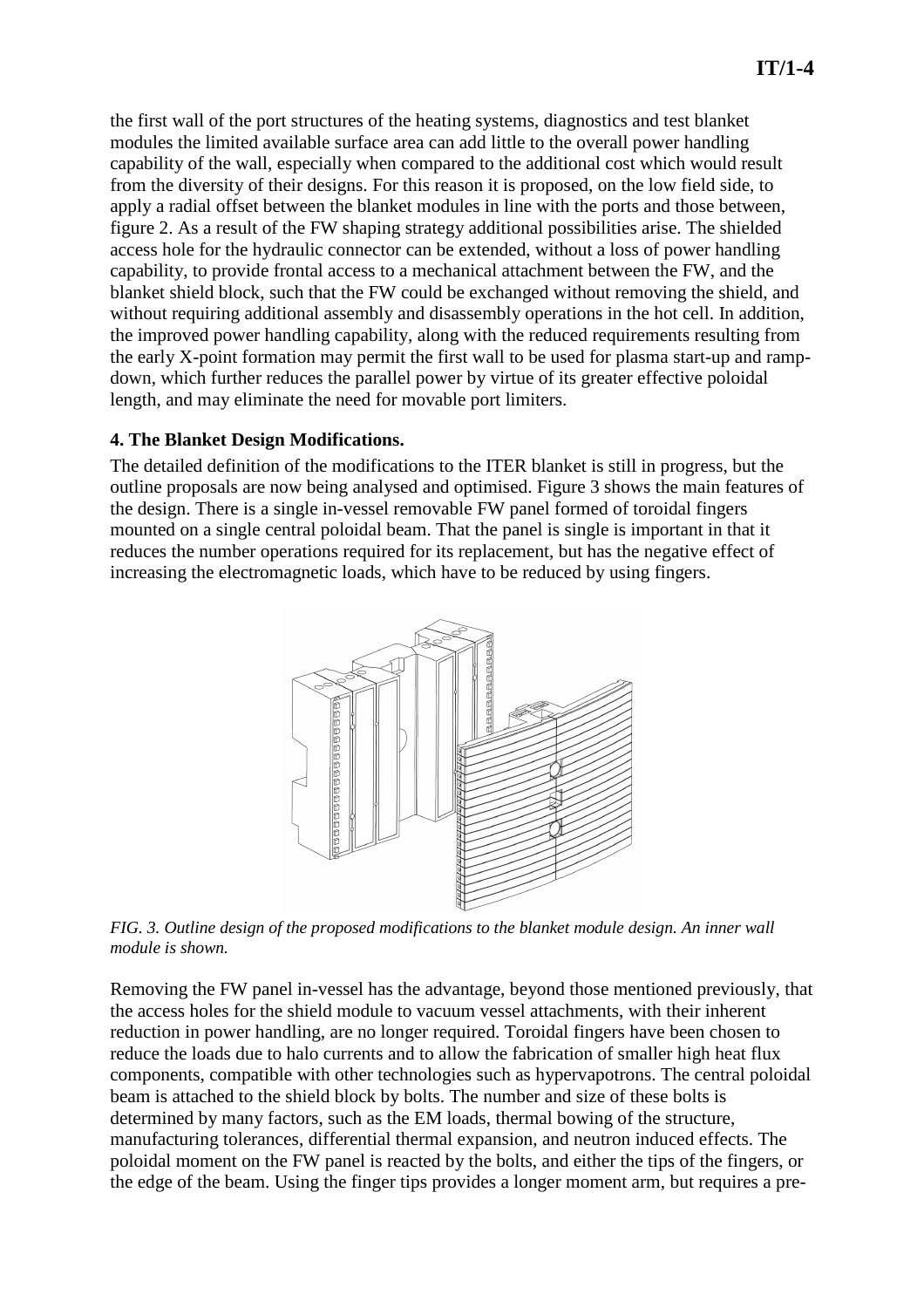stress in the fingers, and is strongly dependant upon the thermal bowing of the fingers. EM analysis of the FW panel during a disruption shows a large current circulating around the poloidal axis, despite its finger geometry. This current crosses the toroidal magnetic field at the finger tips and would lead to an unacceptable poloidal movement. Figure 4. It is therefore proposed to incorporate a series of insulated keys between the shield block and finger tips to react this force.



*FIG. 4. The calculated displacements of unsupported fingers during a major disruption as simulated by DINA (36ms linear decay). The deflections have been magnified for clarity [9].* 

Two possible hydraulic connector strategies are being pursued, a coaxial connector and separate connectors for the flow and return. The tube diameter is a balance between access for the cutting and welding tools, and the neutron flux at the point of the weld. By keeping all welds the same diameter both cutting and welding should be simplified. The preferred option for cutting is to use an internal wheel cutter, and test will be started soon to demonstrate this procedure in the exact conditions required. Laser welding is preferred for its reduced heat affected zone, but small diameter tubes, which can be thinner, can be TIG welded at similar He levels, whilst requiring less stringent alignment. Similar connectors will be used both between the FW and shield block, and between the shield block and the blanket manifold.

#### **5. First Wall Shaping.**

As previously described, on the low field side only half (18 of 36) of the first wall panels can be effectively used due to the presence of the ports. In principle it is possible to use all 36 at poloidal positions in between the ports, but the ultimate capability would be limited by the port positions, and the transition would add complication to the design. A determining factor in the power density to the FW is the radial setback. This is the distance at which the toroidally facing edge of the FW must be located behind the last closed flux surface to ensure that the power to the edge does limit the power handling. The setback is a function of the plasma configurations, and the difference in the relative radial positions of the FW panels due to manufacturing and installation tolerances. To minimise the latter the blanket modules will be installed using custom machined mountings following a full survey of the interior of the assembled vacuum vessel. Figure 5 shows the calculated heat flux pattern for plasma rampup, using a setback which allows for both a 5mm misalignment and for a 100mm wide central access for the hydraulic connector and mechanical attachment. Even though the setback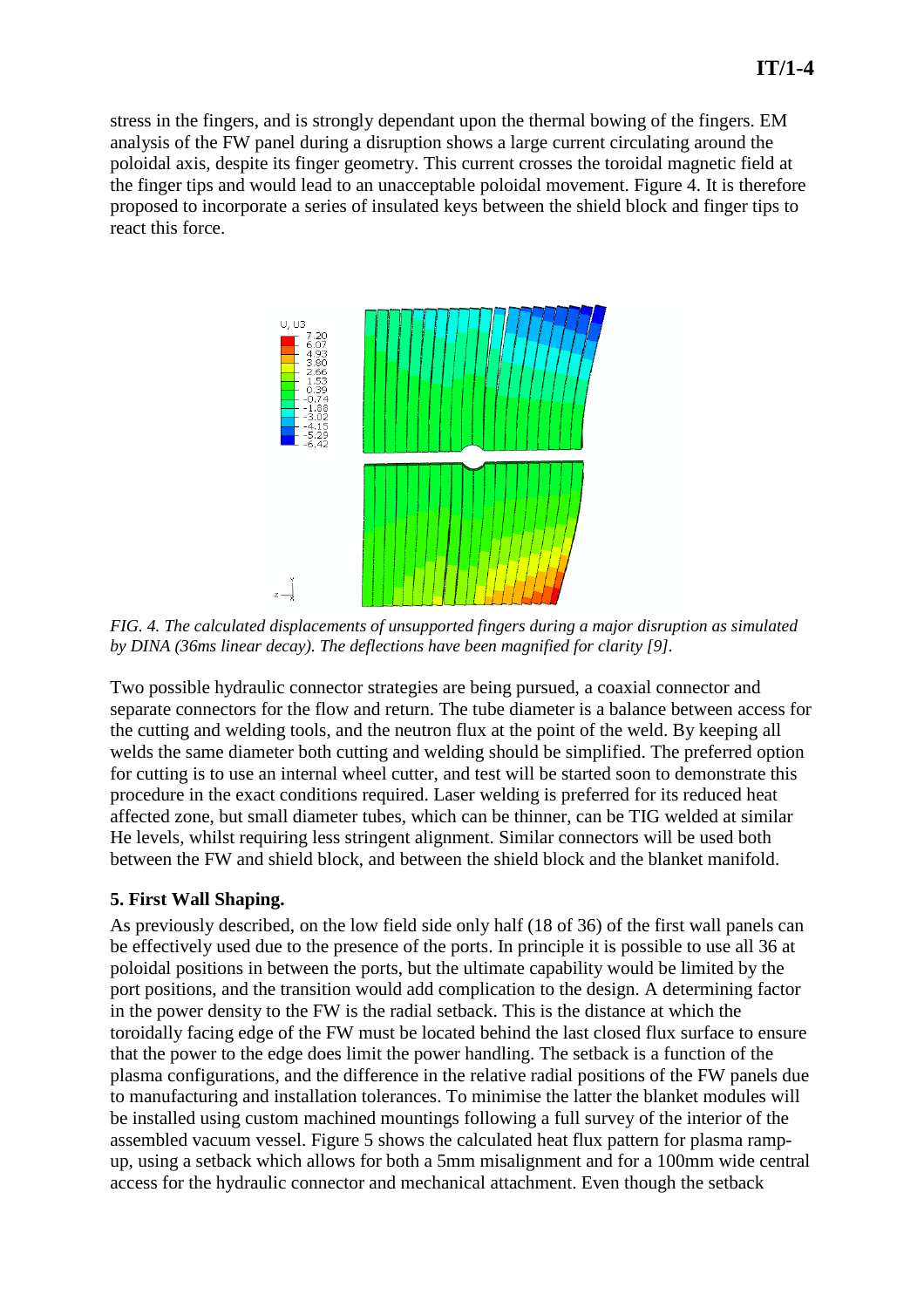In the vicinity of the upper X-point the FW must be designed to be compatible with both divertor and limiter configurations, and as such cannot take the form of the optimum unidirectional divertor. In X-point configurations where the poloidal field can be perpendicular to the wall the relatively long e-folding length of the ELM power gives an optimum shape that is not far from a roof top, with an effective area of around  $13 \text{ m}^2$ , and a resulting time averaged ELM power density of 2MWm<sup>-2</sup>.



*FIG. 5. The calculated maximum deposited power profile on one of the advanced first wall panels during plasma ramp-up[10].* 

## **6. High Heat Flux Technology.**

The heat flux technology foreseen for the ITER FW panels was one of stainless steel tubes in a copper heat sink with beryllium bonded to plasma facing surface. This technology was consistent with the previously assumed surface heat flux of  $0.5MWm<sup>-2</sup>$ , and can potentially withstand  $2MWm<sup>-2</sup>$  for a limited number of cycles. However, it is incompatible with such high power densities during each pulse, due to fatigue. Hence, other options for the heat exhaust technology are being considered. Table 1 summarises the typical limits for some different technologies. Reducing the wall thickness of the stainless steel tube improves the maximum possible power density, but less than halves the thermal bowing. Introducing copper as a water facing material, especially with a thin front surface, as in a hypervapotron significantly improves the power handling, and can reduces the bowing by almost an order of magnitude.

| Technology           | <b>Maximum Power</b><br>Density $(MWm-2)$ | Comments                               |
|----------------------|-------------------------------------------|----------------------------------------|
| SS tube (1mm)        | $1$ MWm <sup>-2</sup>                     | Fatigue lifetime 30000 cycles          |
| in Cu                |                                           |                                        |
| $SS$ tube $(0.5$ mm) | $1.8 \,\mathrm{MWm}^{-2}$                 | Critical heat flux at $(8\text{kg/s})$ |
| in Cu                | $2 \text{MWm}^2$                          | Fatigue lifetime 30000 cycles          |
| Cu tube in Cu        | $1.8 \,\mathrm{MWm}^{-2}$                 | Critical heat flux at $(8\text{kg/s})$ |
|                      | $2.8 \text{ MWm}^{-2}$                    | Surface temperature 700C               |
| Hypervapotron        | $4.5$ MWm <sup>-2</sup>                   | Surface temperature 700C               |

Table 1. Maximum power densities for various high heat flux technologies